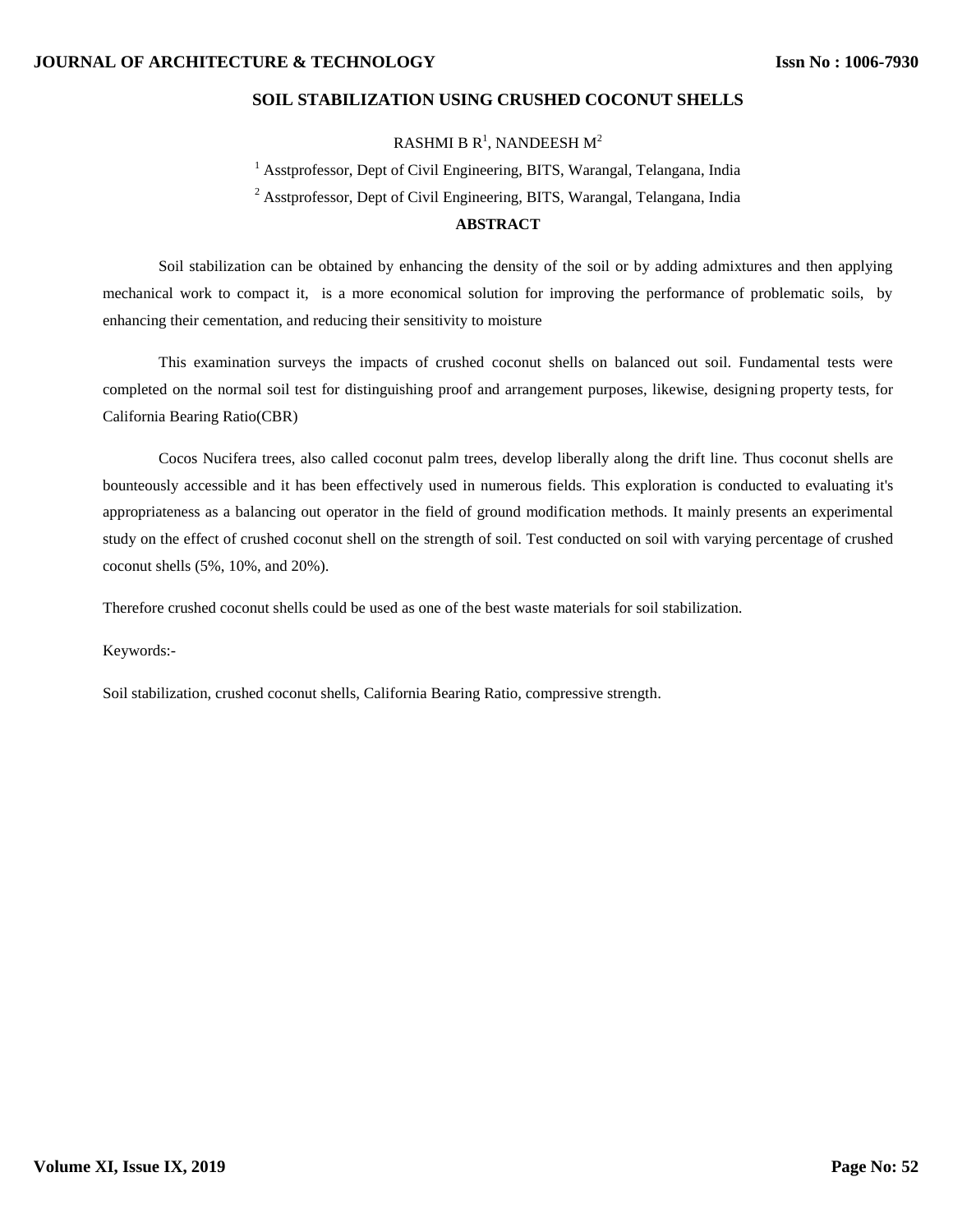### **INTRODUCTION**

As the population increases the interest in immense advancement in foundation for land has expanded extensively for as far back as couple of decades. This has lead to restricted accessibility of land assets. Thus a specialist is compelled to do the different development exercises even on hazardous soil. There comes the significance of ground modification methods. Accordingly unique soil stabilizations are increasing more significance in the present situation. Distinctive soil stabilizers are utilized in this field. . The over dependence on industrially manufactured soil improving additives (cement, lime etc) have kept the cost of construction financially high. So as to make lacking soils valuable and meet geotechnical building structure necessities researcher have concentrated more on the utilization of conceivably financially savvy materials that are locally accessible from mechanical and horticultural waste so as to enhance the properties of insufficient soils. Kerala is a land favored with a great deal of coconut trees. Coconut tree give various favorable circumstances in which Crushed coconut shell is utilized as crude material for mechanical generation and different applications

The utilization of coconut shell powder in the field of soil adjustment has not yet been used. Henceforth a trial ponder on impact of CSP on quality of soil is made. It has distinctive properties that make it appropriate as soil stabilizer, for example, strength, and high durability. Coconut shell has long standing use and it is ecological well disposed.

#### **OBJECTIVES**

The main objective of this study includes the determination of improvement in CBR value of soil with crushed coconut shells. The objectives are briefly summarized below.

- To improve the soil property with inclusion of crushed coconut shells
- To increase the CBR value of soil with the inclusion of crushed coconut shells within soil at different depths

## **MATERIALS AND ITS PROPERTIES**

Coconut shells collected for the study have maximum shell thickness in range of 2-8mm, they were crushed to the required sizes in the range 5-15mm using hammer and mechanical crusher. Crushed shell pieces prepared of different sizes (0.5cm,.1.0cm and 1.5cm) were separated using sieves

#### **Table 1**: **Properties of crushed coconut shells**

| <b>Physical and Mechanical properties</b> | <b>Crushed coconut shells</b> |
|-------------------------------------------|-------------------------------|
| Moisture content $(\%)$                   | 4.2                           |
| Water absorption $(24hrs)$ $(\%)$         | 24.0                          |
| Specific gravity                          | 1.4                           |
| Impact value (%)                          | 8.15                          |
| Crushing value (%)                        | 2.58                          |
| Abrasion value (%)                        | 1.63                          |
| Shell thickness (mm)                      | $2-8$ mm                      |
| Bulk density (kg/cub.m)                   | 55.0                          |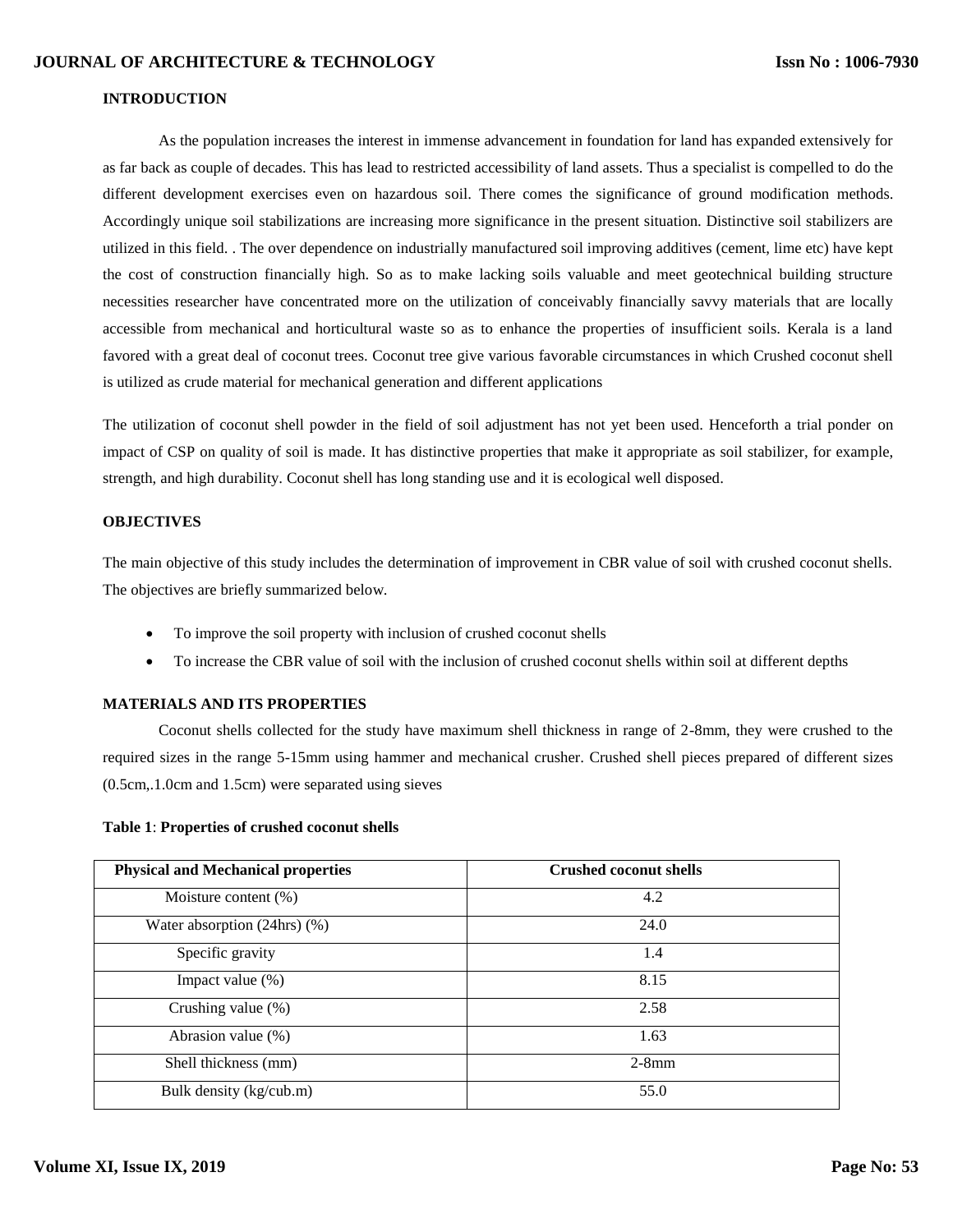## **JOURNAL OF ARCHITECTURE & TECHNOLOGY**

# **EXPERIMENTAL INVESTIGATIONS**

# **Preparation of Soil sample with crushed coconut shells**

The following are the steps for preparation of soil sample with CCS

- In this method, a known quantity of air dried soil passing 4.75mm sieve was taken and mixed with requisite water to get optimum moisture content.
- Then the soil was transferred to the mould and compacted to the required height using hammer.
- Top surface was scratched and the coconut shell pieces were spread over it.
- Soil was filled in five layers approximately equal mass each layer being given 56 blows with 4.90 kg hammer equally distributed and dropped from a height of 450 mm above the soil and compacted.
- The compacted soil mould prepared as per standard procedure for further test conduction using California Bearing Ratio**.**

In the experimental program soil type was kept as a constant parameter and varying Density or concentration of crushed coconut shell i.e. 5%, 10%, 20%**.** The below table number-2 gives the CBR test conducted for 5%, 10%, 20% with inclusion of crushed coconut shell in the expansive soil and results

| <b>Penetration depth</b> | Dial Gauge Reading in mm |     | Load in Kg |       |        |        |
|--------------------------|--------------------------|-----|------------|-------|--------|--------|
|                          | 5%                       | 10% | 20%        | 5%    | 10%    | 20%    |
| 2.50                     | 2.6                      | 2.7 | 3.8        | 3.05  | 3.175  | 4.468  |
| 5.00                     | 3.5                      | 4.0 | 5.0        | 4.116 | 4.704  | 5.88   |
| 7.50                     | 5.3                      | 5.8 | 6.2        | 6.23  | 6.820  | 7.29   |
| 10.00                    | 6.3                      | 7.4 | 7.7        | 7.408 | 8.702  | 9.0552 |
| 12.50                    | 7.0                      | 8.8 | 9.3        | 8.232 | 10.348 | 10.936 |

# **Table-2: CBR Test Conduction for Various Depths**

# **RESULT AND DISCUSSION**

Experimental results shows that different dimensions in CBR values with different percentage of CCS inclusion shown in table number 3

- $\triangleright$  For 5% of CCS inclusion, the CBR values has fluctuation with gradual increase in depth shown in graph 1
- $\triangleright$  For 10% of CCS inclusion, the CBR values has increased wit gradual increase in depth shown in graph 2
- $\triangleright$  For 20% of CCS inclusion, the CBR values has gradual decrease and gradual increase with increase in depths shown in graph 3
- $\triangleright$  By taking average of CBR values for all depths, it can be say that the CBR values shows the improvement for 20% of CCS inclusion in expansive soil shown in graph 4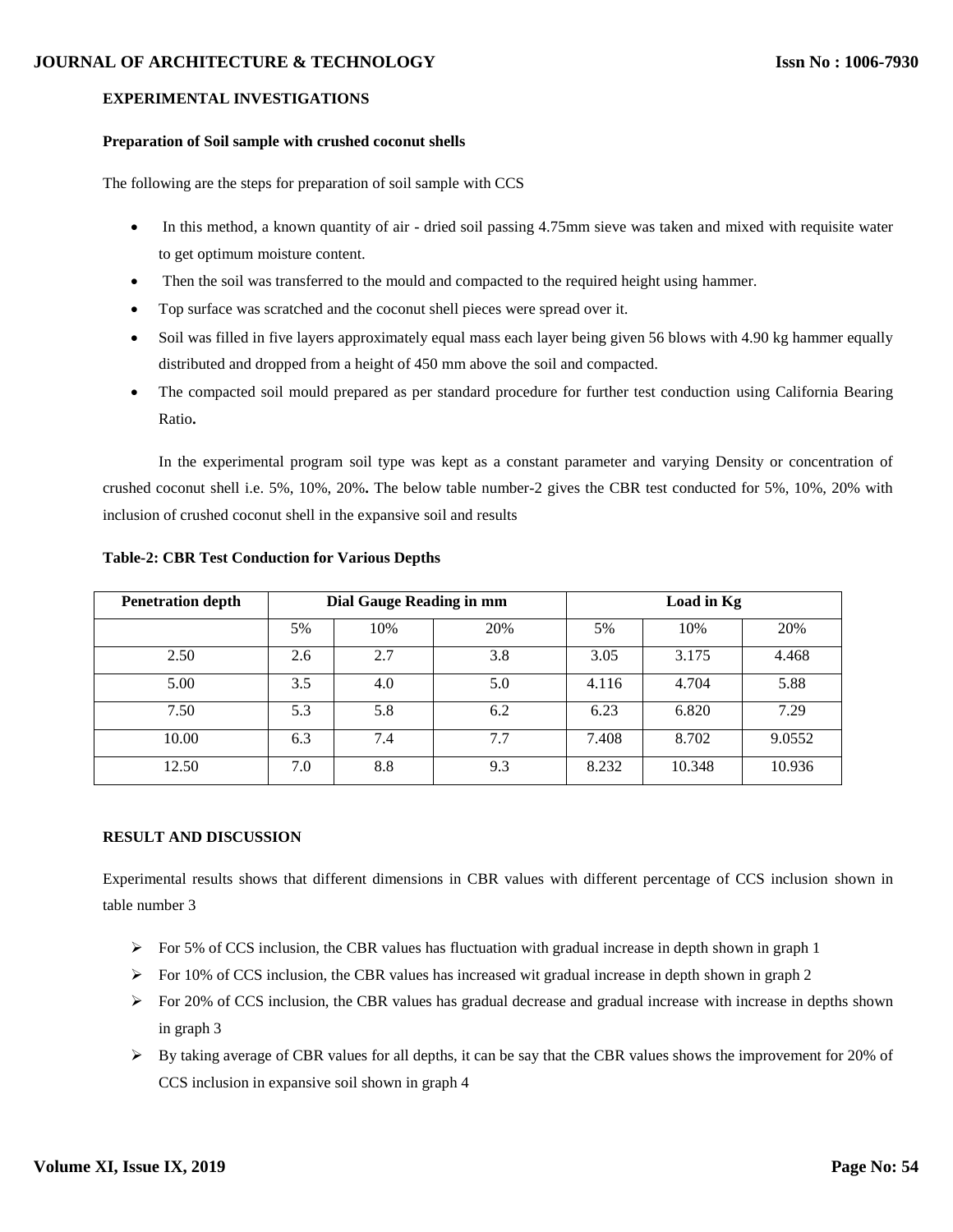# **JOURNAL OF ARCHITECTURE & TECHNOLOGY**

#### **Table-3: CBR values**

| <b>Penetration depth</b> | <b>CBR</b> value |        |        |  |
|--------------------------|------------------|--------|--------|--|
|                          | 5%               | 10%    | 20%    |  |
| 2.50                     | 0.222\%          | 0.231% | 0.326% |  |
| 5.00                     | 0.200%           | 0.228% | 0.2865 |  |
| 7.50                     | 0.236%           | 0.259% | 0.277% |  |
| 10.00                    | 0.239%           | 0.273% | 0.284% |  |
| 12.50                    | 0.228%           | 0.287% | 0.303% |  |





**Graphs-3: CBR Values of Soil with CCS of 20%**

## **Table 4: The average CBR values**

| % of CCS | <b>CBR</b> value |
|----------|------------------|
|          | 0.225            |
| 10       | 0.254            |
| 20       | 0.295            |



**Graphs-1: CBR Values of Soil with CCS of 5% Graphs-2: CBR Values of Soil with CCS of 10%**



 **Graphs-4: The average CBR values**